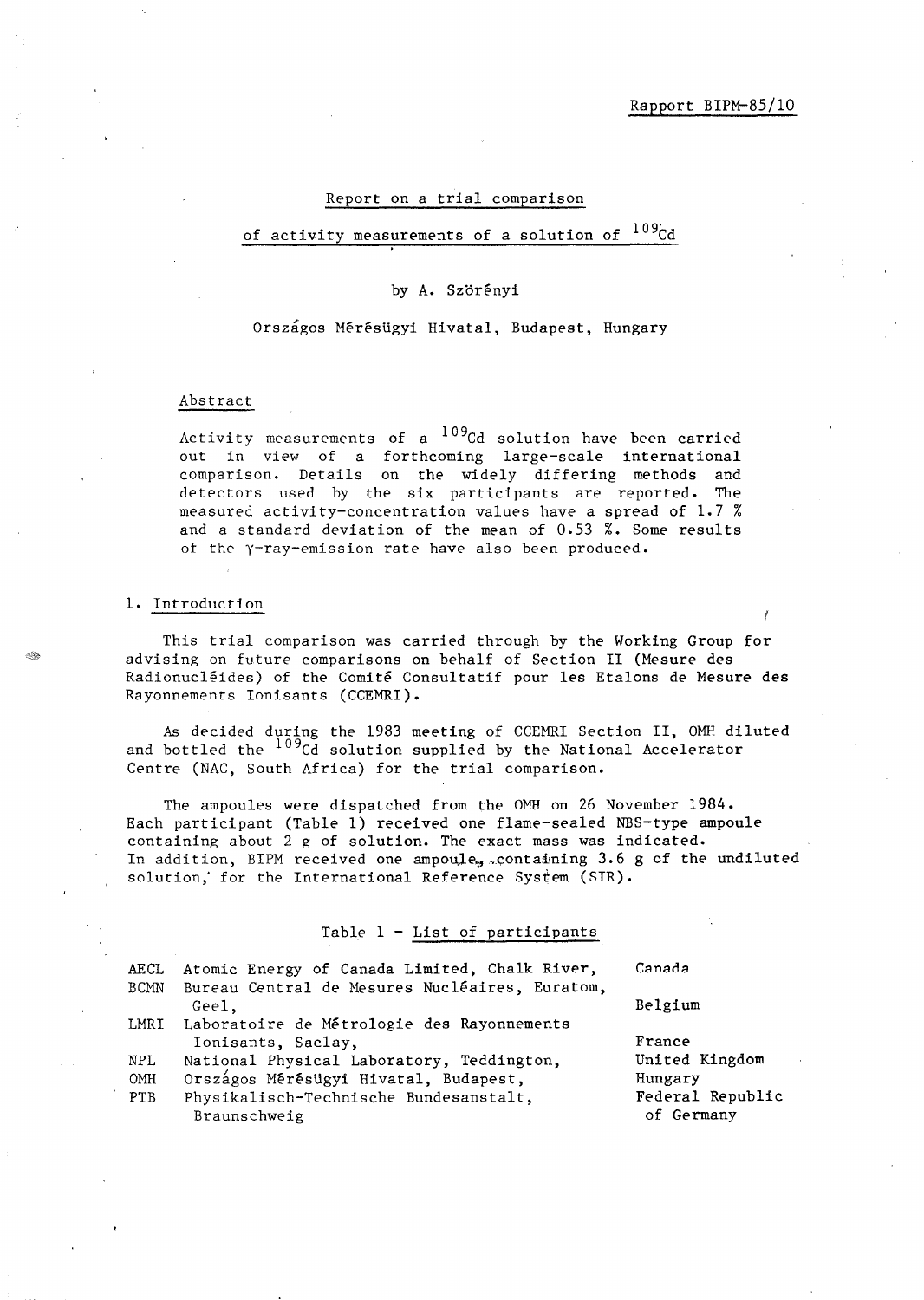The  $^{109}$ Cd activity concentration was about 1.2 MBq  $g^{-1}$  in an aqueous solution of HCl (0.1 mol per  $dm^3$ ) with 20  $\mu$ g of CdCl<sub>2</sub> per gram of solution.

Purity checks by OMH disclosed no gamma-ray-emitting impurities at the level of about  $10^{-6}$  of the  $10^{9}$ Cd activity. For the half life it was proposed to use the value  $(462.6 \pm 0.4)$  d  $[1]$ .

A reporting form had been set up and was distributed with the ampoules. The dead line for submitting the results to OMH was 28 February 1985. The results arrived at OMH between 4. March and 3 May 1985.

## 2. Mass of solution contained in the ampoules, activity concentration from ionization-chamber measurements, ad sorption tests

The participants were asked to measure the activity concentration by a calibrated ionization chamber and the mass of solution contained in the ampoules as well as to carry out adsorption tests. The results of these measurements can be seen in Table 2.

#### 3. Source preparation

*t*  A summary of technical details reported in the forms is presented in Table 3.

Dilutions were made by AECL, BCMN, LMRI and NPL.

- AECL: Dilution was needed for both the  $^{109}$ Cd and the  $^{109}$ Pd solution because of the large difference between the rate of detectable radiations and the differences in detection efficiency for the PC and the *Ge(Li)* counting.
- NPL: It was necessary to dilute the solution in order to reduce the correction for x-x summing.

#### 4. Activity and gamma-ray emission-rate measurements

A summary of technical details reported in the forms is presented in Tables 4, 5, 6 and 7.

:'i

BCMN, LMRI, NPL, OMH and PTB applied 4n proportional detectors for counting the conversion electrons. BCMN, NPL and OMH calculated the activity from the count rate of conversion electrons. Typical spectra are presented on Figure 1. In addition to the measurements of conversion .<br>electrons, LMRI and PTB measured also the Y-ray emission rate. AECL used the following method: a solution of  $^{109}$ Pd( $^{+109}$ Ag<sup>m</sup>) prepared from irradiated palladium was standardized by  $4\pi(PC)$  counting. Sources

2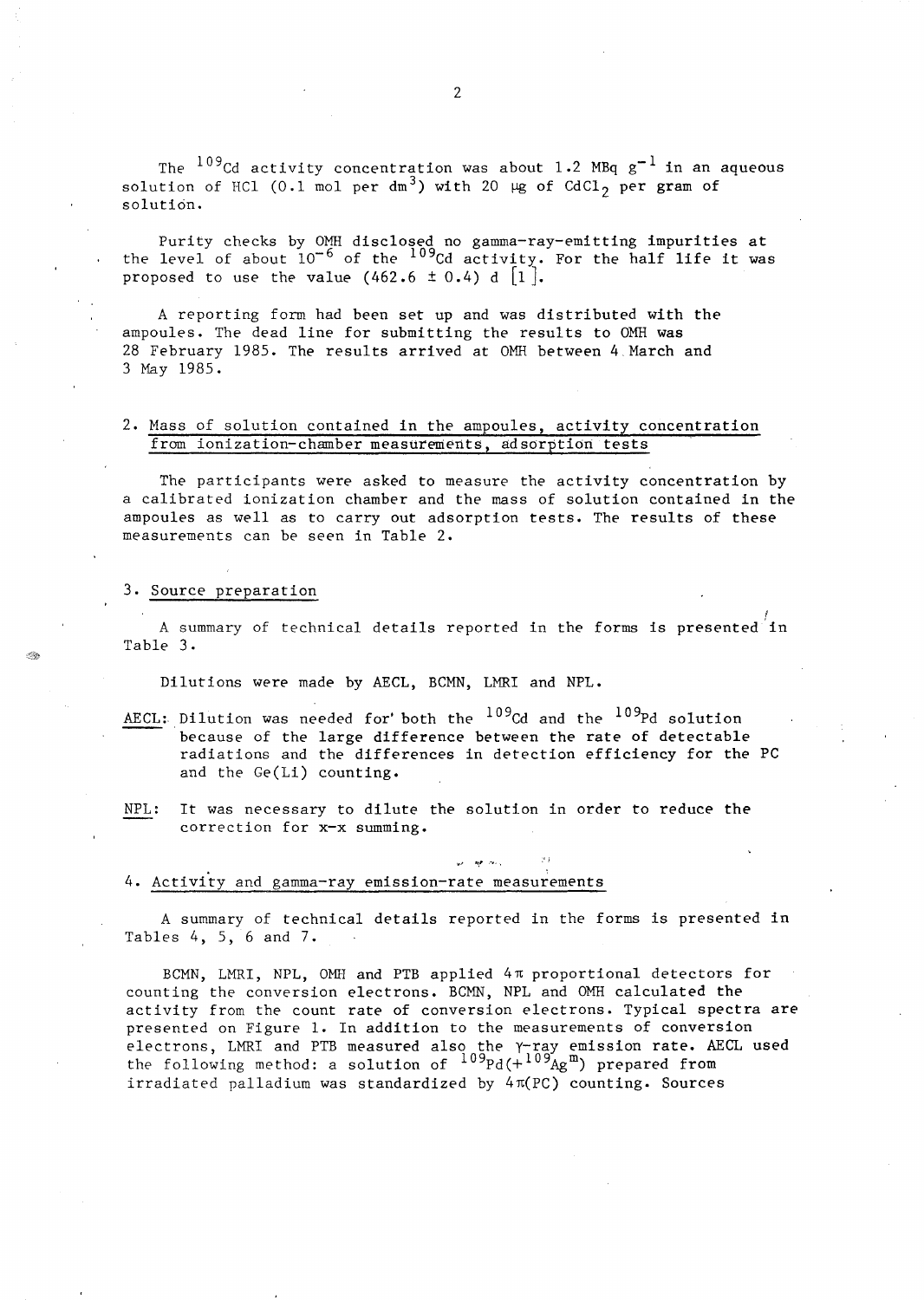prepared from the <sup>109</sup>Cd solution distributed by OMH were compared as to the 88 keV Y-ray-emission rate with source<mark>s from the standardized</mark><br><sup>109</sup>Pd solution. Both <sup>109</sup>Pd and <sup>109</sup>Cd decay via the 88 keV level of <sup>109</sup>A  $^{109}$ Pd solution. Both  $^{109}$ Pd and  $^{109}$ Cd decay via the 88 keV level of  $^{109}$ Ag $^{\rm m}$ by y-ray emission. This comparison was made with both a Ge(Li) detector and a pair of NaI crystals. Despite the poor statistics of the NaI y counting, *the* agreement with *the* Ge(Li) counting was satisfactory.

In addition to the  $4\pi(PPC)$  measurement BCMN used also two other methods:

- 4rcLS counting of *the* rate of conversion electrons,

 $-4\pi CsI(Tl)$  scintillation counting of the rate of conversion electrons and y photons.

#### 5. Uncertainties

The combined uncertainties and their components are summarized in Table 8.

#### 6. Final results

The results are presented in Tahle 8 and Figure 2.

BCMN used three different methods for the activity measurement, but the results were not combined into a single result. The three BCMN results have therefore been taken as three independent values, in the calculation of the mean.

The weighted mean of 8 results is  $(1\ 187.6 \pm 2.4)$  kBq  $g^{-1}$ , and the unweighted mean at the reference date  $(1984-12-15, 00 h UT)$ .  $(1\ 187.9\pm 6.3)$  kBq  $g^{-1}$ 

The results of this trial comparison show a total spread of 20 kBq  $g^{-1}$  (1.7 %).

The deviation of the lowest value from the mean is  $-1.2$  %,<br>that of the highest value is  $+0.5$  %. that of the highest value is  $-10$ .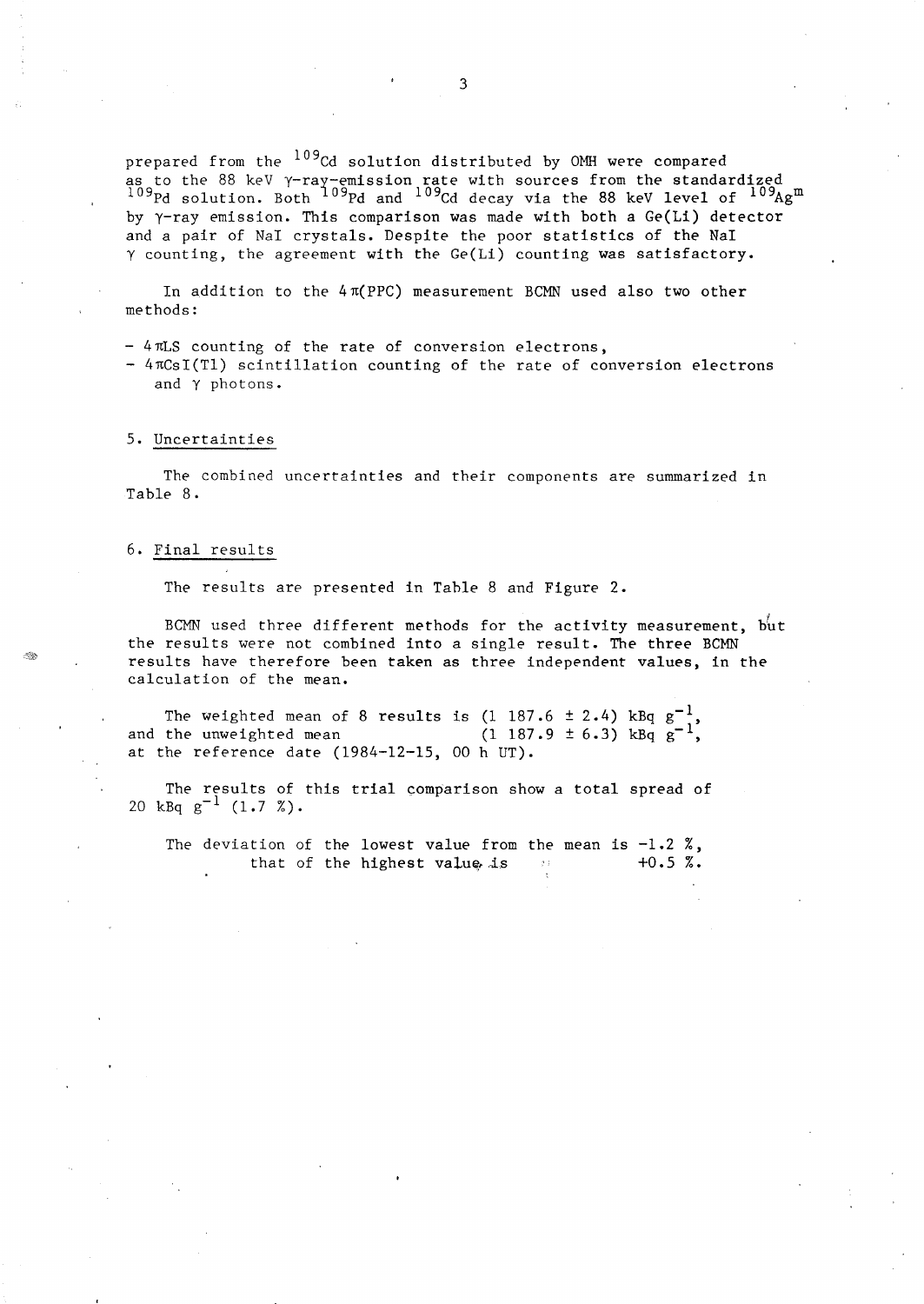|                                                                                               | $AECL$ 1)                           | <b>BCMN</b> | <b>IMRI</b>                          | NPL                                                                  | <b>CMH</b>                        | PTB                                        |
|-----------------------------------------------------------------------------------------------|-------------------------------------|-------------|--------------------------------------|----------------------------------------------------------------------|-----------------------------------|--------------------------------------------|
| Ampoule number                                                                                | 6991                                | 6992        | 6993                                 | 6994                                                                 | 6990, 6998                        | 6995                                       |
| Mass of solution $(g)$<br>- indicated by CMH<br>- determined by laboratory                    | 2.0049<br>$1.997 \pm 0.020$         | 2.0018      | 2.0023                               | 2.0023<br>1.999 51                                                   | 2.0009, 2.0024<br>1.9969, 1.9984  | 2,0030<br>$ 2.0029 \pm 0.0002$             |
| Activity concentration (kBq $g^{-1}$ )<br>at reference date                                   | $1196 \pm 14$ 2) of<br>$201 \pm 23$ |             | $12603$ ) o<br>1 179<br>$\mathbf{t}$ | 1 186<br>$(1976 \text{ cal.})$ o<br>1 210<br>$(1979 \text{ cal.})$ o | the chamber was<br>not calibrated | activity<br>too low for<br>IC measurements |
| Activity remaining in the "empty"<br>ampoule after 2 rinsings<br>with distilled water<br>(Bq) | $14 \pm 13$<br>₹                    |             |                                      | 4004                                                                 | $200 \pm 20$                      | 5                                          |

Table 2 - Mass measurements, ionization-chamber measurements and adsorption tests

1) The uncertainty of measurements made with a calibrated ionization chamber includes an allowance for the calibration ( $\approx 1$  %) of the ionization chamber. The large uncertainty in the total mass of solution reflects the fact that the amount of solution remaining in the pycnometer was only estimated.

2)  $o$  - original ampoule

 $t$  - transfer to another ampoule

3) Geometry conditions different from those used for calibration.

4) Three rinsings with carrier solution.

 $\rightarrow$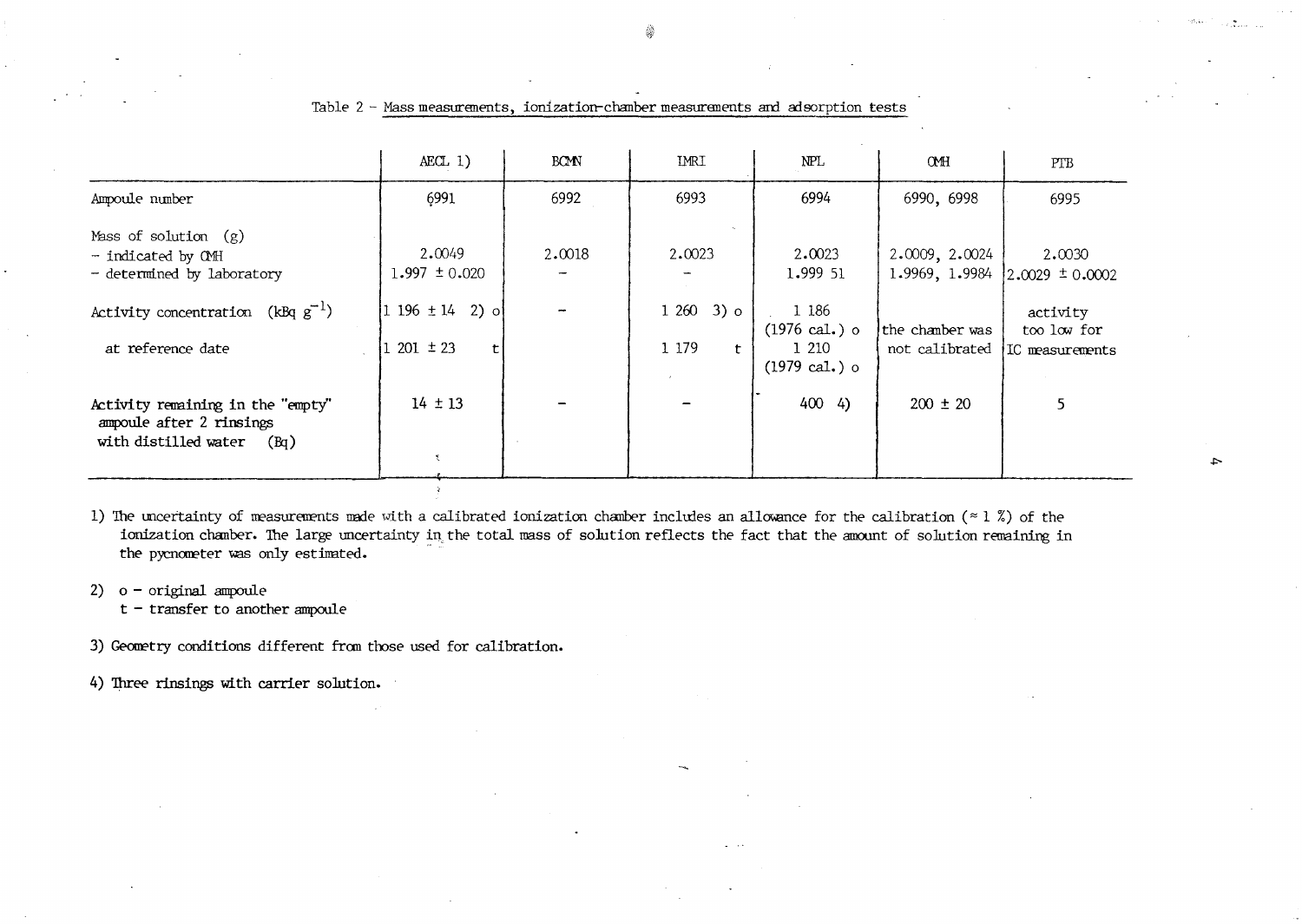#### Table 3 - *Source* preparation

|                                                                                                       | <b>AECL</b>                 | <b>BCMN</b>                      | <b>IMRI</b>      | NPL           | <b>CMH</b>     | PTB            |
|-------------------------------------------------------------------------------------------------------|-----------------------------|----------------------------------|------------------|---------------|----------------|----------------|
| Dilution                                                                                              |                             |                                  |                  |               |                |                |
|                                                                                                       | 18                          | 20                               | 10               | 20<br>3       |                |                |
| Diluent: $\mu$ g of CdCl <sub>2</sub> per g of solution<br>mol of HCl per dm <sup>3</sup> of solution | 0.1                         | 0.1                              |                  | 0.1<br>0.1    |                |                |
| Number of dilutions                                                                                   | 2                           | $\cdot 2$                        |                  | 2.            |                |                |
| Dilution factors                                                                                      | 10.100                      | 9.7                              | 73.388 5         | 72.584        |                |                |
|                                                                                                       | 47.618                      | 102                              | ± 0.0025         | 57.018        |                |                |
| Source preparation for proportional counting                                                          |                             |                                  |                  |               |                |                |
| Source backing: substrate                                                                             | <b>VYNS</b>                 | <b>VYNS</b>                      | <b>Cellulose</b> | <b>VYNS</b>   | <b>VYNS</b>    | <b>VYNS</b>    |
| Metal coating                                                                                         | $Au + Pd$                   | Aυ                               | Au               | Au            | $Au + Pd$      | $Au + Pd$      |
| Number of films                                                                                       | $1$ or $2$                  |                                  |                  |               |                |                |
| Metal layers: above                                                                                   | $\Omega$                    |                                  |                  |               |                |                |
| below                                                                                                 | $1$ or $2$                  |                                  |                  |               |                |                |
| Total mass ( $\mu$ g cm <sup>-2</sup> )                                                               | 15                          | 26                               | 20               | 50            | $30 \pm 5$     | 55             |
| Drops dispensed onto metal.                                                                           | No                          | Yes                              | Yes              | Yes           | Yes            | Yes            |
| Wetting or seeding agent                                                                              | Catanac SN                  | -1)<br>Catanac                   |                  | 2)<br>Catanac | Ludox + Teepol | Ludox SM<br>3) |
| Drying                                                                                                | Dry air 50—60°C]            | Air stream                       | Air              | Air           | IR 1amp        | Air            |
| Special treatment                                                                                     |                             |                                  | $4)$ , 9)        |               |                | 5)             |
| Range of source mass (mg)                                                                             | 6)                          | 10 to 15                         | 19 to 26         | 30 to 80      | 8 to 12        | 9 to 11        |
|                                                                                                       |                             |                                  |                  |               |                |                |
| Source preparation for $\gamma$ and/or x-ray count.                                                   |                             |                                  |                  |               |                |                |
| Substrate                                                                                             | Polyester tape              | <b>VYNS</b>                      | Mylar            |               |                | Polyethylene   |
|                                                                                                       | - sandwich                  | Polyimide                        | (sandwich)       |               |                |                |
| Ring diameter (outer/inner)<br>(m <sub>m</sub> )                                                      | 38/25                       | 64                               | 10               |               |                | 20             |
| thickness<br>(m)                                                                                      | 0.5                         | 20 to 50 $\mu$ gcm <sup>-2</sup> | 0.04             |               |                | 0.015          |
| Diameter of active area<br>(m <sub>m</sub> )                                                          |                             |                                  | 5                |               |                | $4$ to 5       |
|                                                                                                       | $6.3 \text{ mg cm}^{-2} 10$ | 8)                               |                  |               |                | 11)            |

Remarks<br>1)  $\frac{7}{1}$  mg per g of solution<sup>7</sup>.  $\overline{1)$  7 mg per g of solution<sup>7</sup>. 2) 50 µg per g of solution. 3) 10<sup>-4</sup> on 4 sources. 4) Electro-deposition of resin (2 sources). 5) Electro-deposition (4 sources), electro-sprayed resin (8 sources). 6)  $^{109}$ Pd: 0.42 to 18.14 mg,  $^{109}$ Cd: 0.31 to 3.39 mg<br>(drop masses/dilution factor). 7) A spot of about 10 mm diameter was wetted with a droplet o Electro-deposition (4 sources), electro-sprayed resin (8 sources).<br>Electro-deposition (4 sources), electro-sprayed resin (8 sources). 6)  $^{109}$ Rd: 0.42 to 18.14 mg,  $^{109}$ Cd: 0.31 to 3.39 mg<br>(drop masses/dilution factor thereafter. This left a very thin film sufficient to spread the activity droplet. 8) No metal coating; wetting agent: Catanac (7 mg per g); drying in air stream; mass range: 10 to 15 mg. 9) AlCl<sub>3</sub> and drying in NH<sub>3</sub> atm (7 mg per g); drying in air stream; mass range: 10 to 15 mg. 10) Tape thickness. 11) Precipitated in H<sub>2</sub>S atmosphere. 11) Precipitated in  $H_2S$  atmosphere.

Source preparation for liquid-scintillation counting (BCM): about 15 mg of solution in 12 cm<sup>3</sup> of scintillator Aqualuma Plus (Lumac) pre-loaded with 0.5 µg of CdCl<sub>2</sub> per g of solution.

 $\mathbf{u}$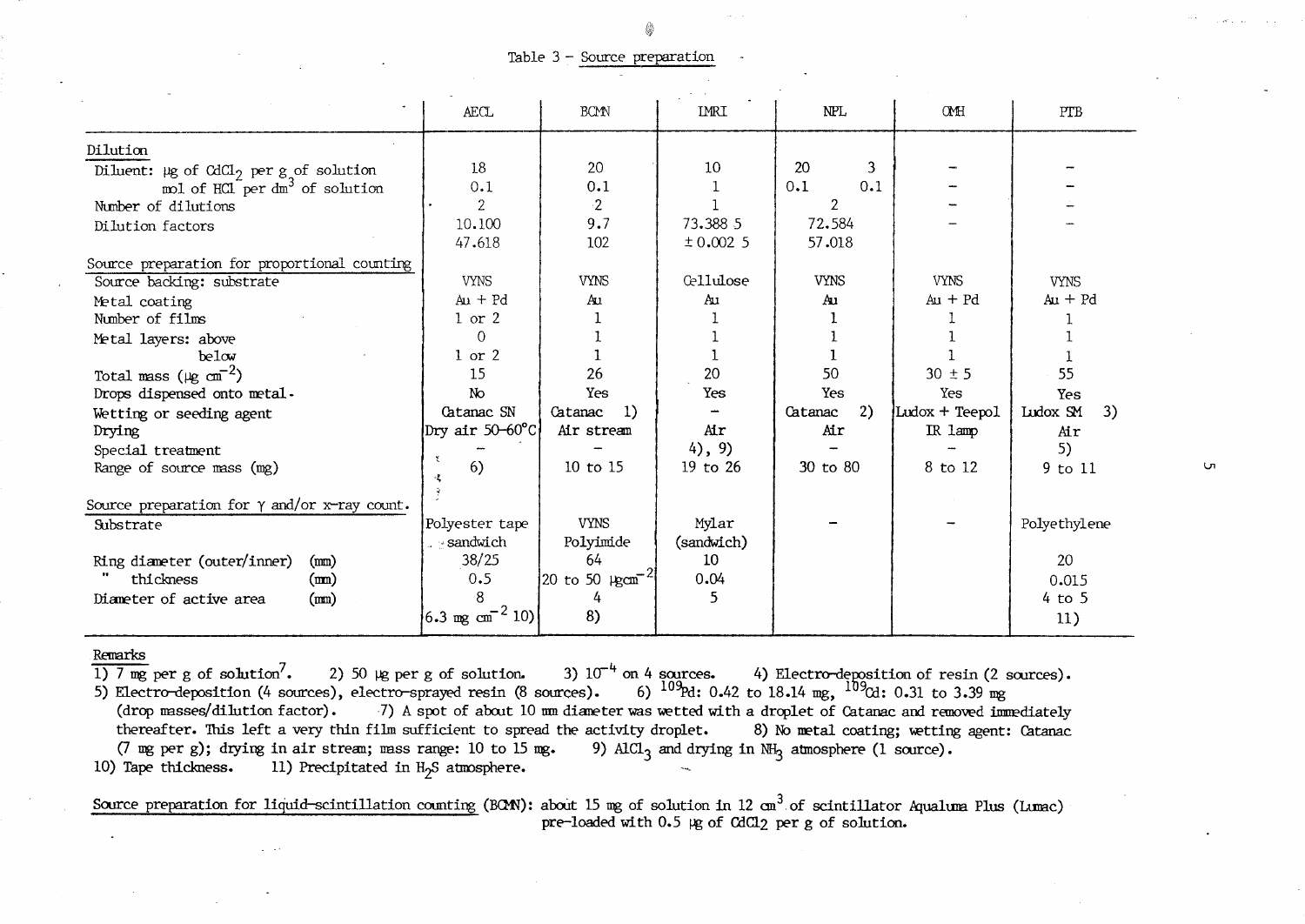# Table  $4$  - Equipments for counting.

|                                        | <b>AECL</b>                                | <b>BCMN</b>                                    | <b>IMRI</b>      | <b>NPL</b>    | <b>CMH</b>      | PTB            |
|----------------------------------------|--------------------------------------------|------------------------------------------------|------------------|---------------|-----------------|----------------|
| 4π proportional counter                |                                            |                                                |                  |               |                 |                |
| Wall material                          | stainless steel                            | $\rm Al$                                       | Plexi + Au       | steel         | $\mathbf{A}$    | $\mathbf{A}$   |
| Height of each half (mm)               | 21                                         | 40                                             | 22               | 120           | 20              | 20             |
| Anode                                  |                                            |                                                |                  |               |                 |                |
| - Nature                               | stainless steel                            | stainless steel                                | stainless steel  | gold-coated W | stainless steel | gold-coated Mo |
| - Wire diameter (mm)                   | 0.013                                      | 0.021                                          | 0.02             | 0.05          | 0.021           | 0.1            |
| - Wire length (mm)                     | 36                                         | 150                                            | 160              | 250           | 40              | 40             |
| - Distance from source (mm)            | 10                                         | 20                                             | 20               | 70            | 10              | 10             |
| - Voltage applied (kV)                 | 2.4                                        | 2.0 to 2.6                                     | 3.5              | 4.6<br>$\sim$ | 3.65            | 7.3            |
| Gas                                    |                                            |                                                |                  |               |                 |                |
| - Nature                               | $^{\rm CH}_{\rm C}$ $^{\rm CH}_{\rm O}, 1$ | $Ar + CH$                                      | $Ar + CH$        | $Ar + CHA$    | $Ar + CH_A$     | $Ar + CH_4$    |
| - Pressure (MPa)                       | 爆。                                         | $0.3$ to $0.5$                                 | 1.0              | 0.5           | 1.1             | 1.1<br>ᡡ       |
| Discrimination level (keV)             | $\approx 0.1$                              | 3.5                                            | $\approx 40$     | 31.0          | 37.0            | 30.0           |
| Scintillation detector                 | $\mathcal{A}=\frac{2\pi}{m}$               | LS<br>CsI                                      | NaI              |               |                 |                |
| Number of crystals: ordinary           | 2 NaI                                      | 2 (sandwich)<br>-                              | 1                |               |                 |                |
| well type                              | None                                       | None<br>$\qquad \qquad \blacksquare$           | Yes              |               |                 |                |
| Diameter (mm)                          | 76                                         | 52.4<br>32                                     | 125              |               |                 |                |
| Height (mm)                            | 76                                         | 15<br>25.4                                     | 100              |               |                 |                |
| Well diameter<br>(mn)                  |                                            | -<br>$\qquad \qquad \blacksquare$              | 14.50            |               |                 |                |
| depth<br>(mn)                          |                                            | $\overline{\phantom{a}}$<br>-                  | 48.42            |               |                 |                |
| Year of purchase                       | 1976/77                                    | 1975<br>$\overline{\phantom{a}}$               | 1970             |               |                 |                |
| Phototube(s)                           | 75 BO1 (SRC)                               | RCA 8850, EMI 9658R                            | $\ddot{?}$       |               |                 |                |
| Resolution at 662 keV (FMH*)<br>$(\%)$ | 7.2                                        | 20 (at 60 keV)<br>$\qquad \qquad \blacksquare$ | $\boldsymbol{?}$ |               |                 |                |
| Solid angle $(sr/4\pi)$                | 0.7                                        | 1<br>1                                         | 0.993            |               |                 |                |

'.~

 $\star$  full width at half maximum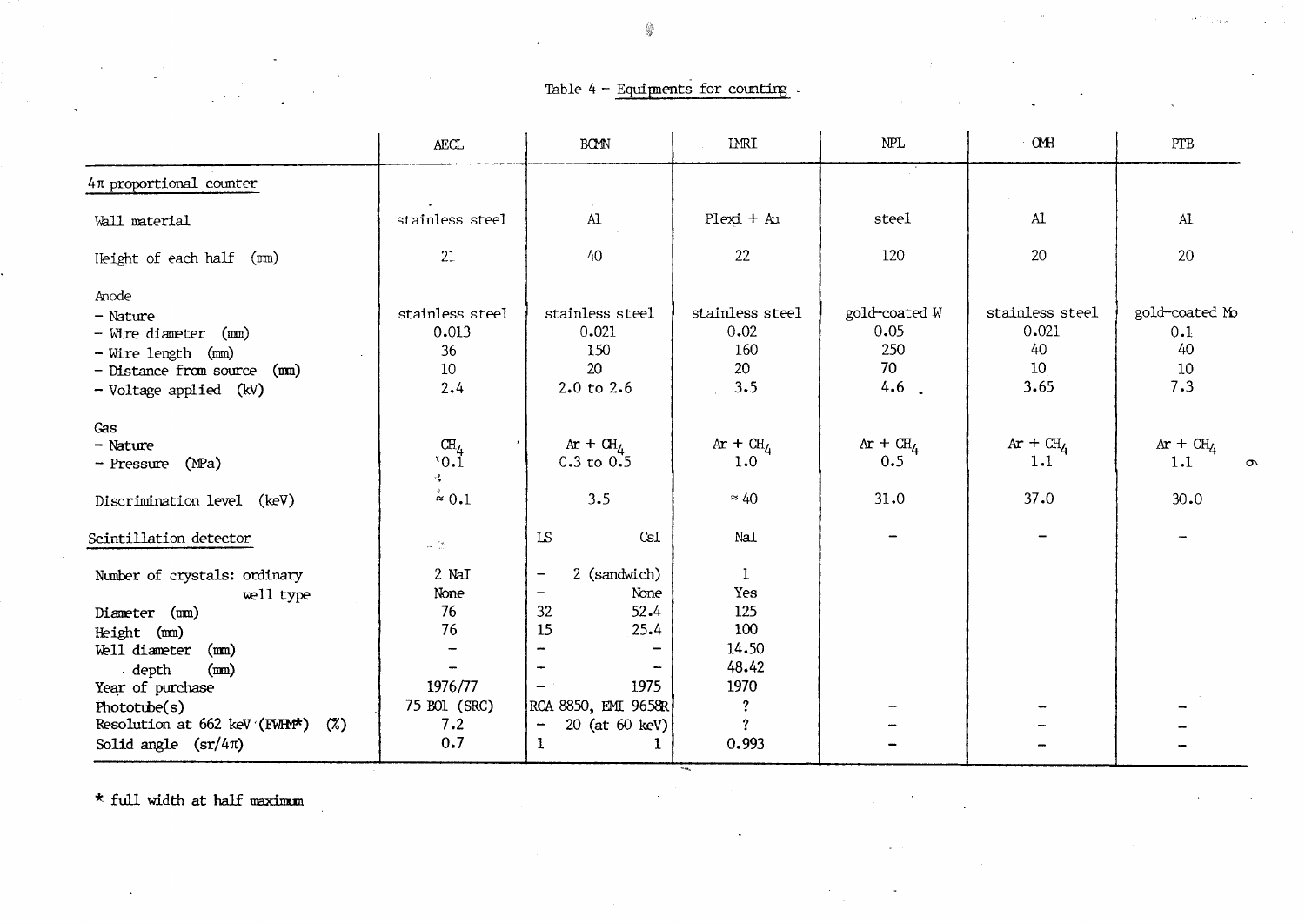Table 4 (cont'd)

|                                                                                 | AECL                 | <b>BOMN</b>                                                                 | IMRI                                        | NPL            | $\mbox{O\!M\!H}$  | PTB                                |
|---------------------------------------------------------------------------------|----------------------|-----------------------------------------------------------------------------|---------------------------------------------|----------------|-------------------|------------------------------------|
| Semiconductor detector                                                          |                      |                                                                             |                                             |                |                   |                                    |
| Nature                                                                          | Ge(Li)               |                                                                             | 1) $Ge(L1)$<br>2) high-purity Ge            |                |                   | high-purity Ge*                    |
| Type (geometry)                                                                 | coaxial              |                                                                             | 1) coaxial<br>2) planar                     |                |                   | planar                             |
| Volume or relative efficiency                                                   | nominal 10 %         |                                                                             | 1) 100 $\text{cm}^3$<br>2) $2 \text{ cm}^3$ |                |                   | $length$ 25 $mm$<br>diameter 22 mm |
| Energy resolution<br>FWHM (keV)/ref. energy (keV)                               | 1.4/88               |                                                                             | 1) $1.2/122$<br>$2)$ 0.54/122               |                |                   | 0.38/5.9<br>0.570/122              |
| Material and thickness of window (mm)                                           | AL, 0.5              |                                                                             | 1) A1, 0.5<br>2) Be, $0.06$                 |                |                   | Be, 0.2                            |
| Dead times $(\mu s)$<br>- for PC channel<br>- for $\gamma$ and/or X-ray channel | $2.018 \pm 0.015$ ** | $10.0 \pm 0.1$<br>$(2.015 \pm 0.014 \text{ (NaI)})(10.50 \pm 0.05$ ***(CsI) | cumulative                                  | $15.0 \pm 0.2$ | 3.026 $\pm 0.005$ | $5.000 \pm 0.002$                  |

\* Other detectors: Ge(Li), true coaxial, 5 % efficiency,

Ge(Li), one end open, 11 % efficiency.

\*\* Another channel of electronics was set up by AECL to gate off the  $\gamma$  rays in coincidence with  $^{109}$ d  $\beta$  rays in order to inhibit the counting of bremsstrahlung by the  $\gamma$ -ray channel. The dead time of this channel was the same as that for the PC channel.

\*\*\* The measurements by 4mLS counting were carried out with MCA live time.

Ġ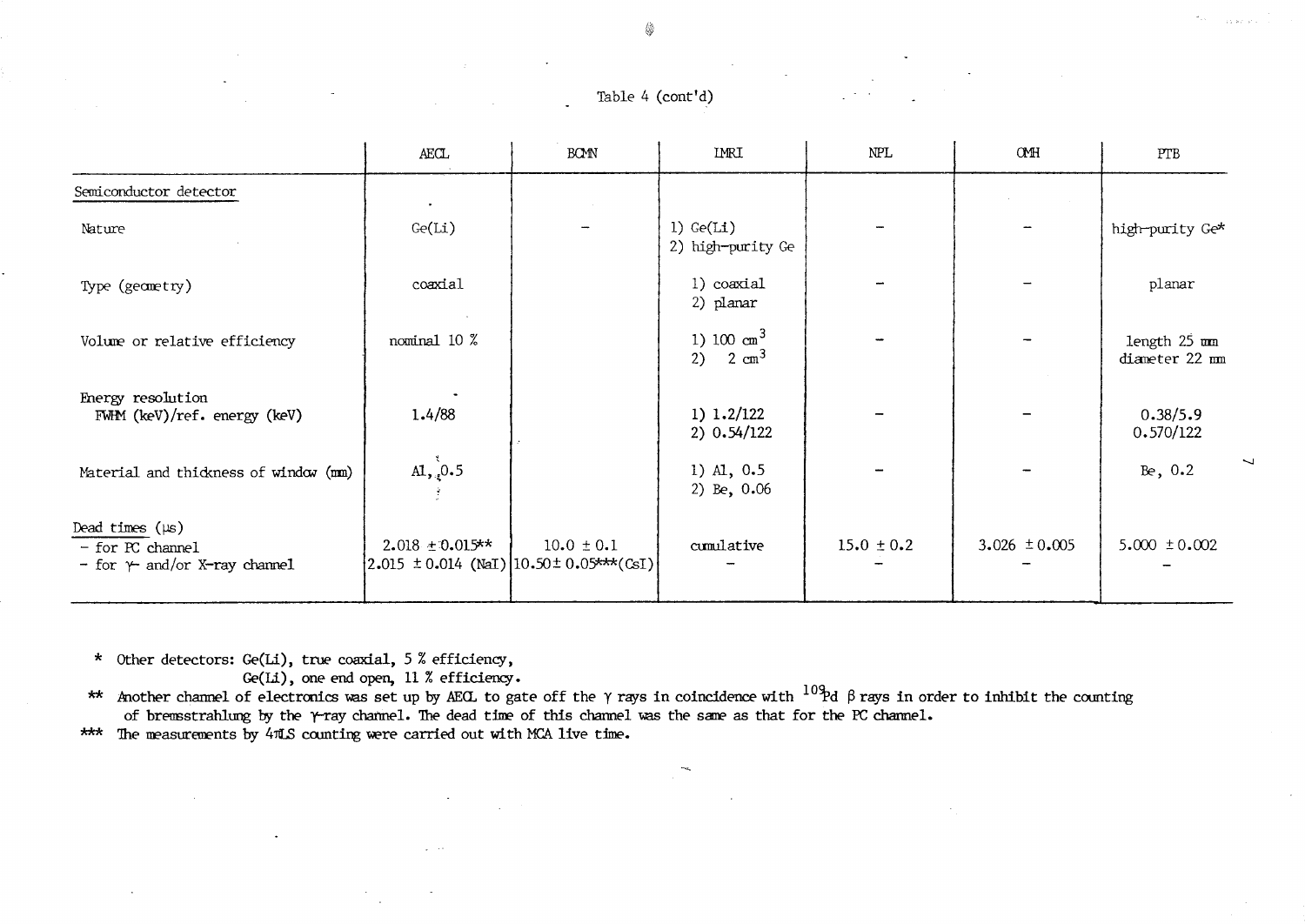|                                                                                                                                     |                                         |                                                                  |                                                            |                                                                                        | Number of data                                           |                                                                         |
|-------------------------------------------------------------------------------------------------------------------------------------|-----------------------------------------|------------------------------------------------------------------|------------------------------------------------------------|----------------------------------------------------------------------------------------|----------------------------------------------------------|-------------------------------------------------------------------------|
|                                                                                                                                     | Counting channel<br>window limits (keV) | Typical count rates<br>$(s^{-1})$                                | Background rates<br>$(s^{-1})$                             | Number of sources<br>measured                                                          | points,<br>time per point $(s)$                          | Time of<br>the measurements                                             |
| AECL<br>$\overline{PC}$ channel<br>NaI channel<br>NaI (anti-coincidence)<br>Ge(Li) for $\frac{109}{109}d$<br>for $\frac{109}{109}d$ | 70 to 108<br>70 to 108<br>85 to 91      | 830 to 32 000<br>4 to 530<br>4 to 350<br>0.2 to 580<br>6.6 to 14 | $0.4$ to $1.4$<br>$1$ to $3$<br>$1$ to $3$<br>0.02 to 0.04 | $10\frac{9}{6}$ d<br>6<br>$10\%$<br>6<br>109 <sub>pd</sub><br>6<br>6 tape sources<br>6 | 19<br>600<br>19<br>600<br>19<br>600<br>9<br>6 000        | 85-01-15 to<br>$85 - 02 - 08$                                           |
| <b>BOMN</b><br>LS channel, original sol.<br>dilution<br>CsI channel<br>PPC channel                                                  | 3.5 integral                            | 12 000<br>1 200<br>120 to 1 500<br>140 to 1.300<br>弋             | 1.2<br>1.2<br>37<br>3.4                                    | $\boldsymbol{2}$<br>3<br>$\overline{4}$<br>3                                           | 2 000<br>2<br>20 000<br>6<br>13<br>15<br>3 000 to 10 000 | 85-03-25 to<br>$85 - 03 - 30$<br>85-04-01 to 04-20<br>85-03-28 to 04-17 |
| <b>LMRI</b><br>PPC channel<br>$4\pi\gamma$ channel                                                                                  | 40 integral<br>50 to 120                | 哎<br>3<br>300<br>6 to 26                                         | 0.8<br>2.014                                               | 5<br>$\overline{7}$                                                                    | 5 000<br>5<br>$\overline{7}$<br>60 000                   | $85 - 02$                                                               |
| $\mbox{NPL}$<br>PPC channel                                                                                                         | 31.0 integral                           | $\sim$ $^{+12}_{-11}$<br>400                                     | 12                                                         | 7                                                                                      | 3 per source 4 000                                       | 85-03-05 to 03-15                                                       |
| OMH<br>PPC channel                                                                                                                  | 37.0 integral                           | 9 600                                                            | 0.2                                                        | 28                                                                                     | 26<br>$(2 \text{ to } 3)x200$                            | 84-12-10 to 12-21                                                       |
| PTB<br>PPC channel<br>Ge channel                                                                                                    | 30.0 integral<br>88                     | 9 000<br>50 (integral)                                           | 0.6                                                        | 10<br>4                                                                                | 10<br>1 000<br>20 000                                    | $85 - 02 - 06$<br>$85 - 01 - 28$                                        |

- Table 5 - Counting data for the different methods

N.

()

 $\infty$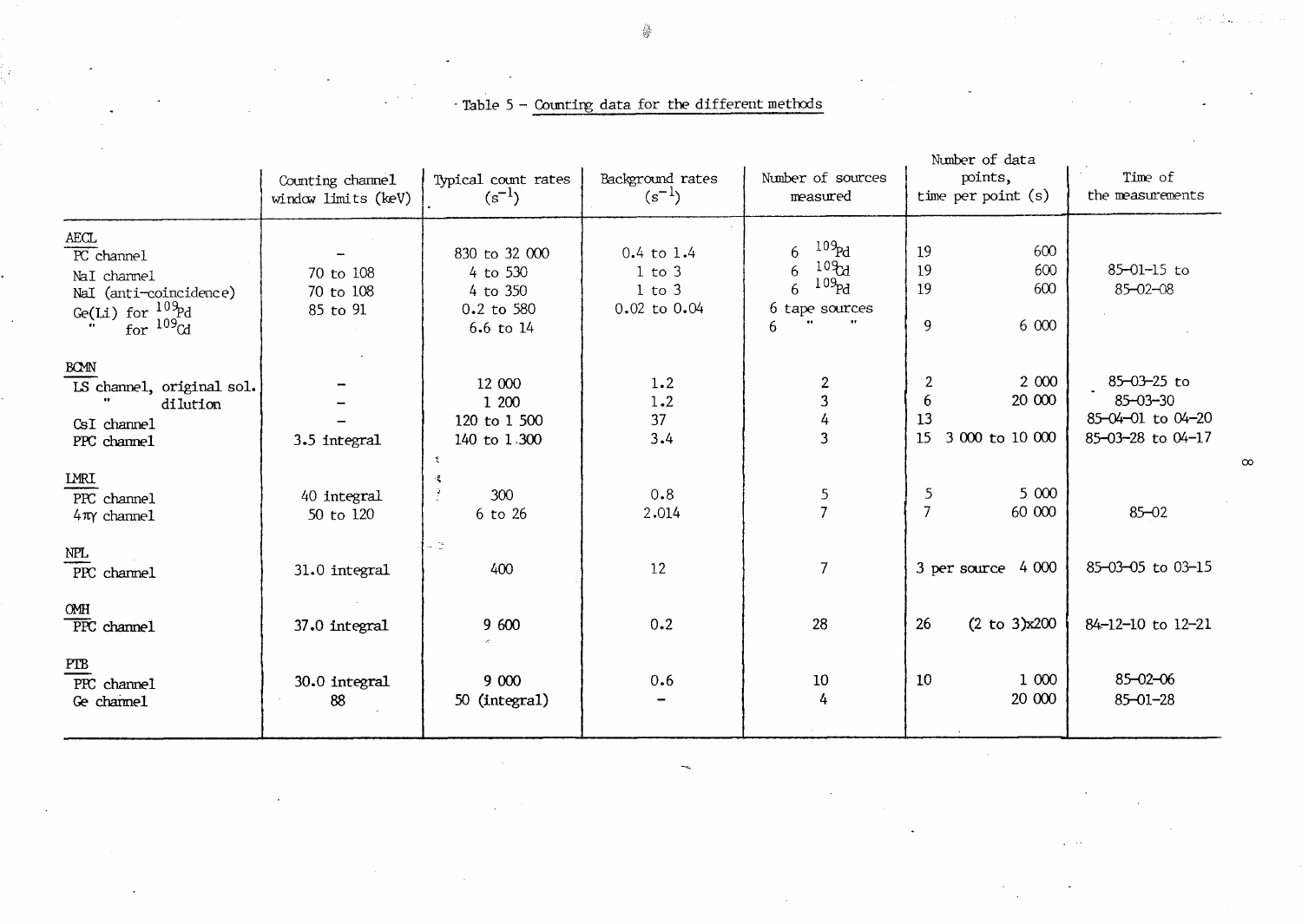# Table 6 - Formulae used for calculating the results

 $N(^{109}Pd + ^{109}Ag^m)$ EF

where N is corrected for dead time, background, impurities ( ${}^{65}$ Zn,  ${}^{111}$ Ag) and decay, EF =  $4\pi (PC)$  efficiency for counting  $109Pd + 109Ag$ m  $=\left(1.9444 \pm 0.0095\right)$ ,  $T_{\frac{1}{2}}({}^{109}Pd) = (13.402 \pm 0.006) \text{ h.}$ 

$$
N_{\text{e}}(^{109}\text{Cd}) = \frac{N_{\text{o}}(^{109}\text{Pd}) \cdot 88 \text{ keV rate (Cd sources)}}{}
$$

$$
88 \text{ keV rate (Pd sources)}
$$

where the count rates are corrected for losses and decay.

BCMN

AECL

 $N_{\text{o}}$  =  $N_{\text{ce}}$  C<sub>ce</sub> C<sub>sp</sub> (4  $\pi$ LS),  $N_{o}$  =  $N_{ce+{\gamma}} C_{sp}$  (4  $\pi CsI$ ),  $N_{\text{o}}$  =  $N_{\text{ce}}$  C<sub>ce</sub> C<sub>sp</sub> (4 mPPC),

where  $N_{ce+\gamma}$  and  $N_{ce}$  are corrected for background and decay (live-time<sup>f</sup> measurements were applied in all cases).

LMRI

Ŕ

$$
N_o = N_{ce} + N_{\gamma},
$$

where  $N_{ce}$  is corrected for background and decay (cumulative dead times were applied), and extrapolated exponentially to 0 keV,

 $N_{\gamma}$  = result of 4 $\pi\gamma$  counting.

NPL

 $N_o$  =  $N_{ce}$   $C_{ce}$   $C_{sp}$   $C_{sum}$   $C_{s}$ ,

where N<sub>ce</sub> is corrected for dead time, background and decay.

OMH

 $N_{\alpha}$  =  $N_{\alpha}$  C<sub>ce</sub> C<sub>sp</sub> C<sub>g</sub> C<sub>s</sub> .

where  $N_{ce}$  is corrected for dead time, background and decay.

PTB

 $N_{\odot}$  =  $N_{\rm ce}$  +  $N_{\gamma}$ ,

where N<sub>ce</sub> is corrected for dead time, background and decay and  $N_Y =$  result of measurement of  $\gamma$  rate.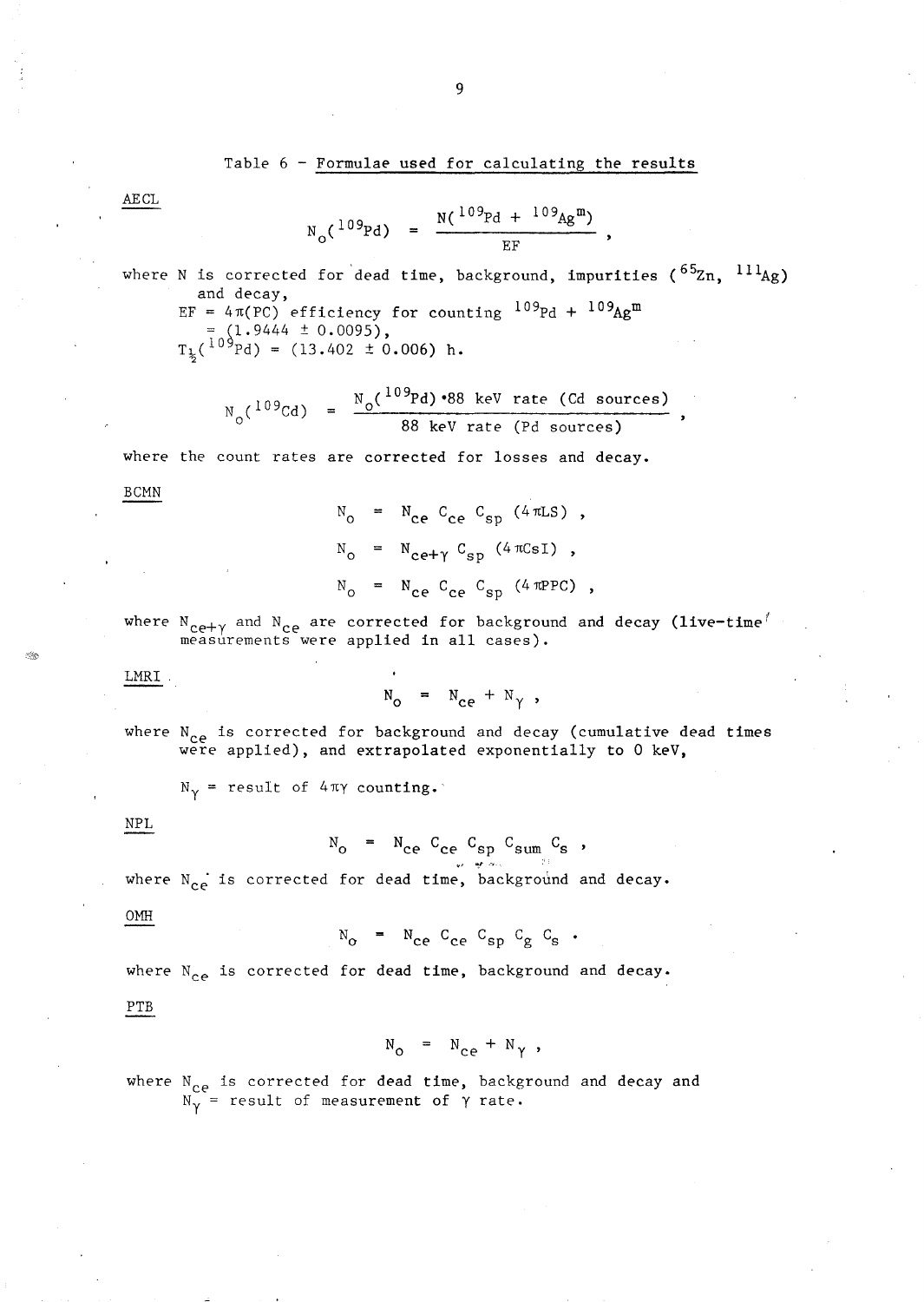# Table 7 - Corrections applied for calculating the results

 $\mathcal{L}_{\mathcal{A}}$ 

(in parentheses tmcertainty in tmits of the last digit)

|                                                                                                                                                          | AECL                            | <b>BOMN</b>                                                | <b>IMRI</b>          | NPL                                           | OMH                              | PTB            |
|----------------------------------------------------------------------------------------------------------------------------------------------------------|---------------------------------|------------------------------------------------------------|----------------------|-----------------------------------------------|----------------------------------|----------------|
| Corrections applied                                                                                                                                      |                                 |                                                            |                      |                                               |                                  |                |
| $C_{ce} = (1 + \alpha_t)/(\alpha_t + \epsilon_y)$                                                                                                        |                                 | 1.0381(5) (LS, PPC)                                        |                      | 1.0376(8)                                     | 1.0379(7)                        |                |
| $(\alpha_t = 26.4 \pm 0.5)$ [1]                                                                                                                          |                                 | $\varepsilon_{\rm v}$ = 0.0025 (25)                        |                      | $\epsilon_{\rm v}$ = 0.008 (2)<br>'at 0.5 MPa | $\epsilon_{\gamma}$ = 0.00 % (5) |                |
| for spectrum extrapolation, $C_{SD}$<br>below threshold electrons<br>above threshold x rays                                                              |                                 | $1.012$ (2) (LS)<br>$1.007$ (2) (CsI)<br>$1.001$ (1) (PPC) | 0.1 to 0.3 %         | $0.20 \times (20)$                            | 1.002(2)                         |                |
| for source self-absorption $(C_{\rm g})$                                                                                                                 |                                 |                                                            |                      | $0.15 \; % (15)$                              | 1.0003(3)                        | $\overline{5}$ |
| for geometry loss $(C_{\rho})$                                                                                                                           |                                 |                                                            |                      |                                               | 1.0016(5)                        |                |
| for x-ray summing,<br>above threshold $(C_{\text{sum}})$                                                                                                 | $\mathcal{A}=\frac{2\pi}{2\pi}$ |                                                            |                      | $-0.01 \times (1)$                            |                                  |                |
| for Ge(Li) losses (dead time, pile up) $ 1.0185$ (21)                                                                                                    | (max.)                          |                                                            |                      |                                               |                                  |                |
| for $4\pi\gamma$ counting, linear extrapolation<br>to zero mass<br>- for the spectrum between 38 and<br>50 keV (pile-up suppression) $\lfloor 3 \rfloor$ |                                 |                                                            | $0.95 \; \% \; (10)$ |                                               |                                  |                |
| - and for the spectrum between<br>0 and 38 keV $\begin{bmatrix} 3 \end{bmatrix}$                                                                         |                                 |                                                            | 1.2 $%$ (4)          |                                               |                                  |                |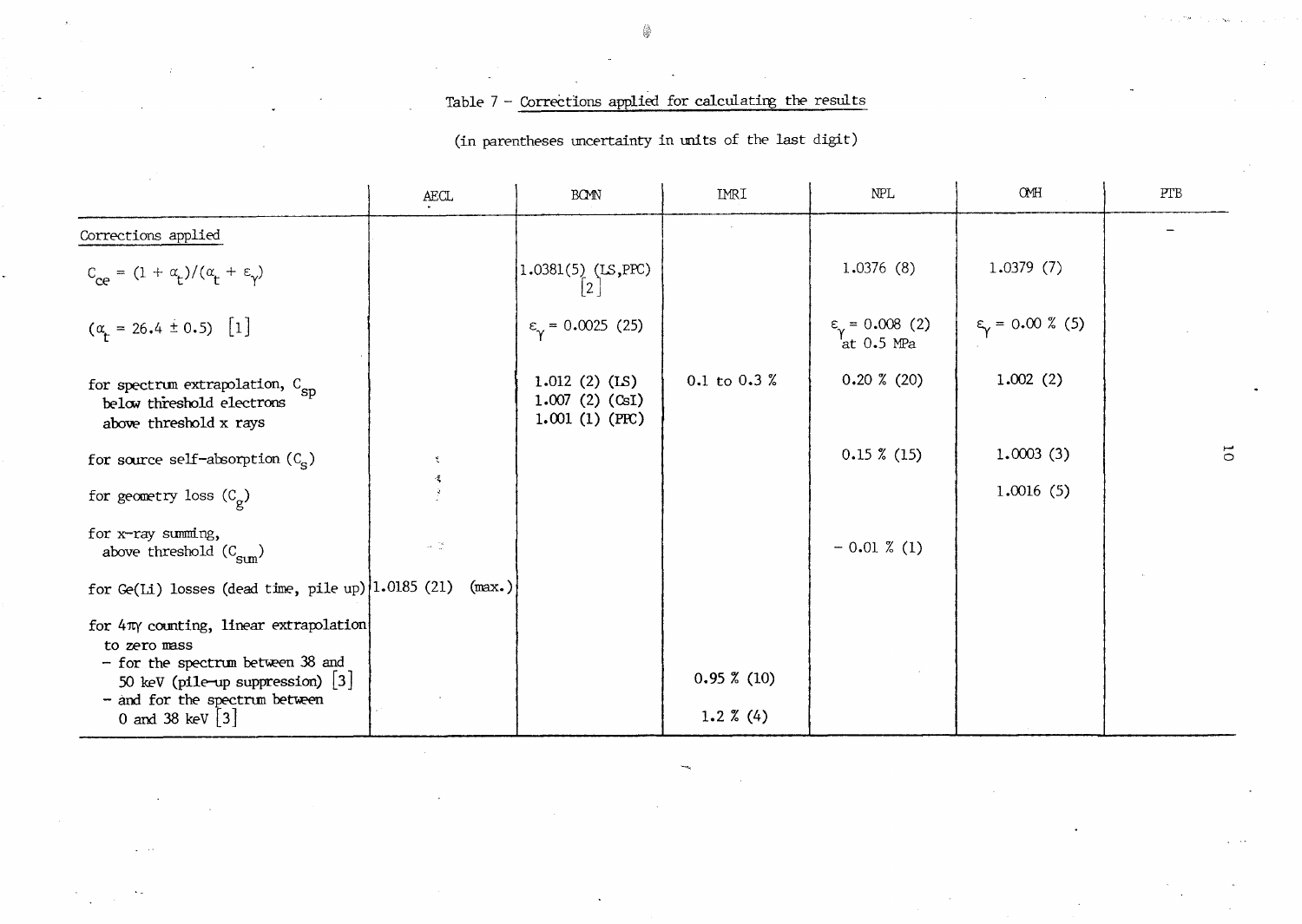| Components due to                                                                                                                                                                                                          | AECL                                                                                 |                                                              | <b>BOMN</b>                                                                                     |                                                      | <b>IMRI</b>                                                   |                                                  | NPL.                                                            | <b>CMH</b>                                       | PTB                  |
|----------------------------------------------------------------------------------------------------------------------------------------------------------------------------------------------------------------------------|--------------------------------------------------------------------------------------|--------------------------------------------------------------|-------------------------------------------------------------------------------------------------|------------------------------------------------------|---------------------------------------------------------------|--------------------------------------------------|-----------------------------------------------------------------|--------------------------------------------------|----------------------|
| Counting statistics<br>Weighing<br>Dead time<br>Resolving time<br>Delay mismatch<br>Pile up<br>Background                                                                                                                  | 0.19<br>$\bullet$<br>0.02<br>$0.01$ (NaI/PC)<br>$0.01$ (NaI)<br>included in counting | LS<br>0.1<br>0.1<br>0.1<br>0.02<br>0.02                      | CsI<br>0.1<br>0.1<br>0.1<br>$\overline{\phantom{0}}$<br>$\overline{\phantom{m}}$<br>0.1<br>0.2  | ${\rm PPC}$<br>0.1<br>0.1<br>0.1<br>0.1<br>0.2       | ${\rm PPC}$<br>0.08<br>0.017<br>÷.<br>$\rightarrow$<br>0.004  | $4 \pi \gamma$<br>0.08<br>0.01<br>$\sim$<br>0.05 | 0.06<br>0.05<br>0.02<br>$\overline{\phantom{a}}$<br>0.05<br>0.1 | 0.06<br>0.01<br>0.005<br>0.01                    | 0.05<br>0.02<br>0.02 |
| Timing<br>Adsorption<br>Impurities<br>Efficiency for PC counting of<br>$109pd + 109Ag$ m                                                                                                                                   | statistics<br>0.05<br>0.01<br>0.14 (in the $^{109}$ Pd sol.)<br>0.49                 | 0.05<br>$\overline{\phantom{a}}$<br>$\overline{\phantom{m}}$ | -<br>-<br>-<br>$\overline{\phantom{a}}$                                                         | $\overline{\phantom{m}}$<br>$\overline{\phantom{m}}$ | 0.003<br>$\overline{\phantom{0}}$<br>$\overline{\phantom{a}}$ | 0.01<br>$\overline{\phantom{a}}$                 | 0.005<br>0.02<br>0.05                                           | 0.005<br>0.01<br>$2 \cdot 10^{-4}$               |                      |
| Source self-absorption<br>Uncertainty in $C_{ce}$<br>Correction for below-threshold<br>electrons and above-threshold x rays                                                                                                | ÷                                                                                    | 0.05<br>0.2<br>$\overline{\phantom{a}}$                      | $\qquad \qquad \blacksquare$<br>-<br>0.2<br>0.1                                                 | 0.1<br>0.3                                           | 0.23                                                          |                                                  | 0.15<br>0.08<br>0.2                                             | 0.03<br>0.07<br>0.2                              | 0.15                 |
| Foil absorption<br>Threshold setting<br>Correction for geometry loss<br>Measurement of $\gamma$ rate by Ge(Li.)<br>Half life<br>Dilution<br>Extrapolation for 4TY counting<br>(0 to 50 keV)<br>Efficiency for 4πγ counting | $\sim 12$                                                                            | $\overline{\phantom{0}}$<br>$\rightarrow$<br>0.1             | $\overline{\phantom{0}}$<br>$\overline{\phantom{a}}$<br>-<br>-<br>-<br>$\overline{\phantom{0}}$ | $\overline{\phantom{a}}$<br>0.1                      | 0.01<br>0.003                                                 | 0.01<br>0.003<br>0.41<br>0.02                    | 0.05                                                            | 0.1<br>0.05<br>$\overline{\phantom{a}}$<br>0.001 | 0.06                 |
| Combined uncertainty                                                                                                                                                                                                       | 0.55                                                                                 | 0.29                                                         | 0.4                                                                                             | 0.4                                                  | 0.25                                                          | 0.42                                             | 0.31                                                            | 0.25                                             | 0.17                 |

Table 8 - Uncertainty components of the final result (in %)

Ц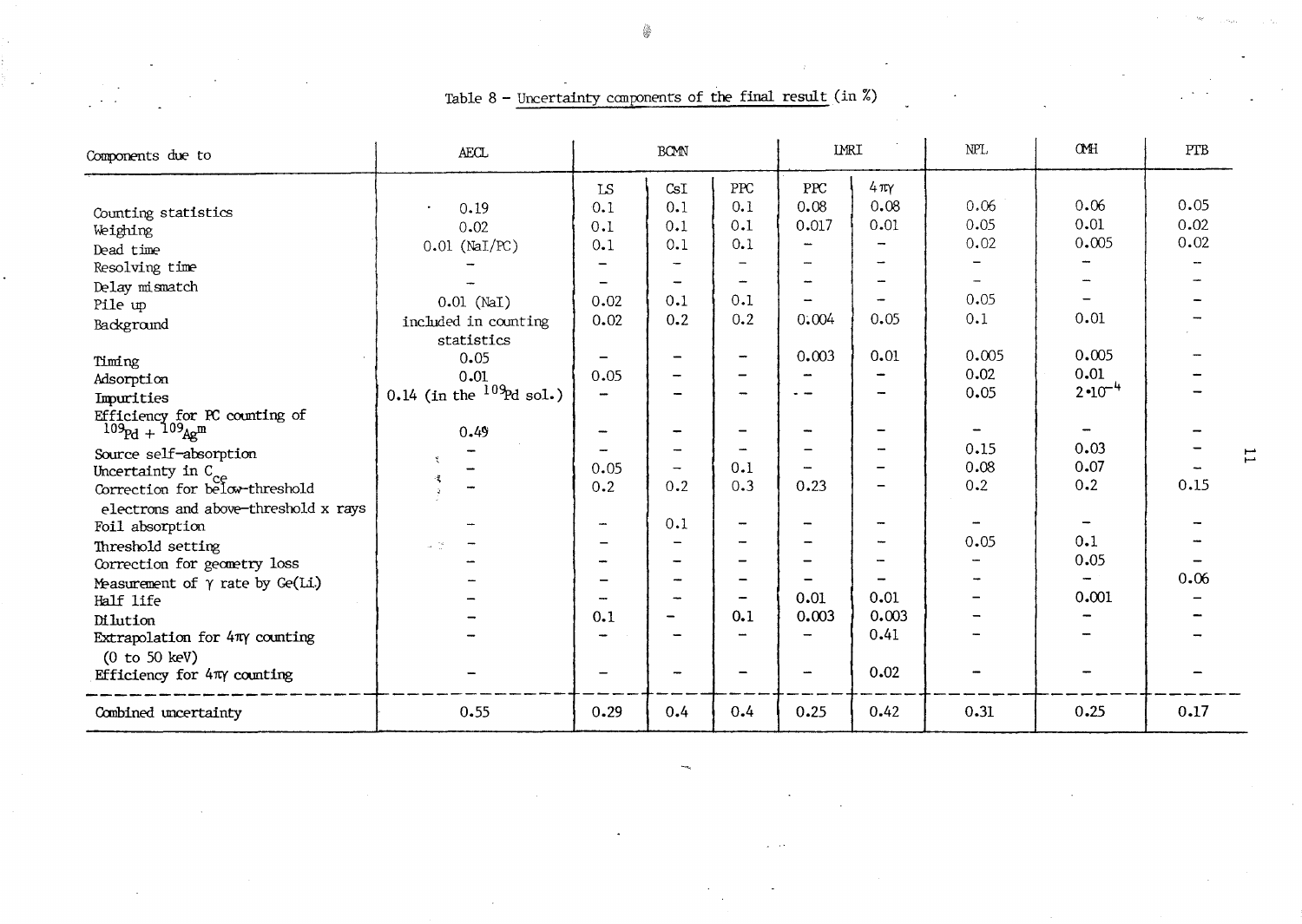|                                                                                                                             |                   | $\mbox{A}\mbox{E}\mbox{C}\mbox{L}$ |               | <b>BOMN</b>    |                             | <b>IMRI</b>                                                                  | NPL     | <b>CMH</b> | PTB                                 |
|-----------------------------------------------------------------------------------------------------------------------------|-------------------|------------------------------------|---------------|----------------|-----------------------------|------------------------------------------------------------------------------|---------|------------|-------------------------------------|
| FINAL RESULT<br>Radioactivity concentration (kBq $g^{-1}$ )<br>at the reference date<br>$(1984 - 12 - 15, 00 h \text{ UT})$ |                   | 1 184.5                            | LS<br>1 1 9 4 | CsI<br>1 1 9 3 | ${\rm PPC}$<br>$ 1\>189.2 $ | 1 1 7 4                                                                      | 1 190.0 | 1 189.0    | 1 189.7                             |
| Combined uncertainty                                                                                                        | $(kBq g^{-1})$    | 6.5                                | 3.5           | 5              | 4.8                         | $\mathbf{3}$                                                                 | 3.7     | 3.0        | 2.2                                 |
| $\gamma$ -ray emission rate<br>at the reference date                                                                        | $(s^{-1} g^{-1})$ |                                    |               |                |                             | 43.73 $-10^3$ (4 $\pi\gamma$ )<br>$43.6 \cdot 10^{3*}$<br>43.4 $-10^{3*}$    |         |            | 43.73 $\cdot 10^3$                  |
| Combined uncertainty                                                                                                        | $(s^{-1} g^{-1})$ | $\mathcal{R}$<br>传                 |               |                |                             | $0.18 \, 10^3$<br>$(4 \pi \gamma)$<br>$0.3 - 10^{3*}$<br>$0.4 \cdot 10^{3*}$ |         |            | $0.85 \cdot 10^3$<br>$\overline{z}$ |

\* Results by  $\gamma$ -ray spectrometry (Ge(Li) and Ge $^{\prime}$ Hp).

Weighted mean of 8 results: (1 187.6  $\pm$  2.4) kBq g<sup>-1</sup>, at the reference date (1984-12-15, 00 h UT)

 $\ddot{\phantom{0}}$ 

Unweighted mean ":  $(1\ 187.9\ \pm\ 6.3)$  kBq  $g^{-1}$ , "

::;.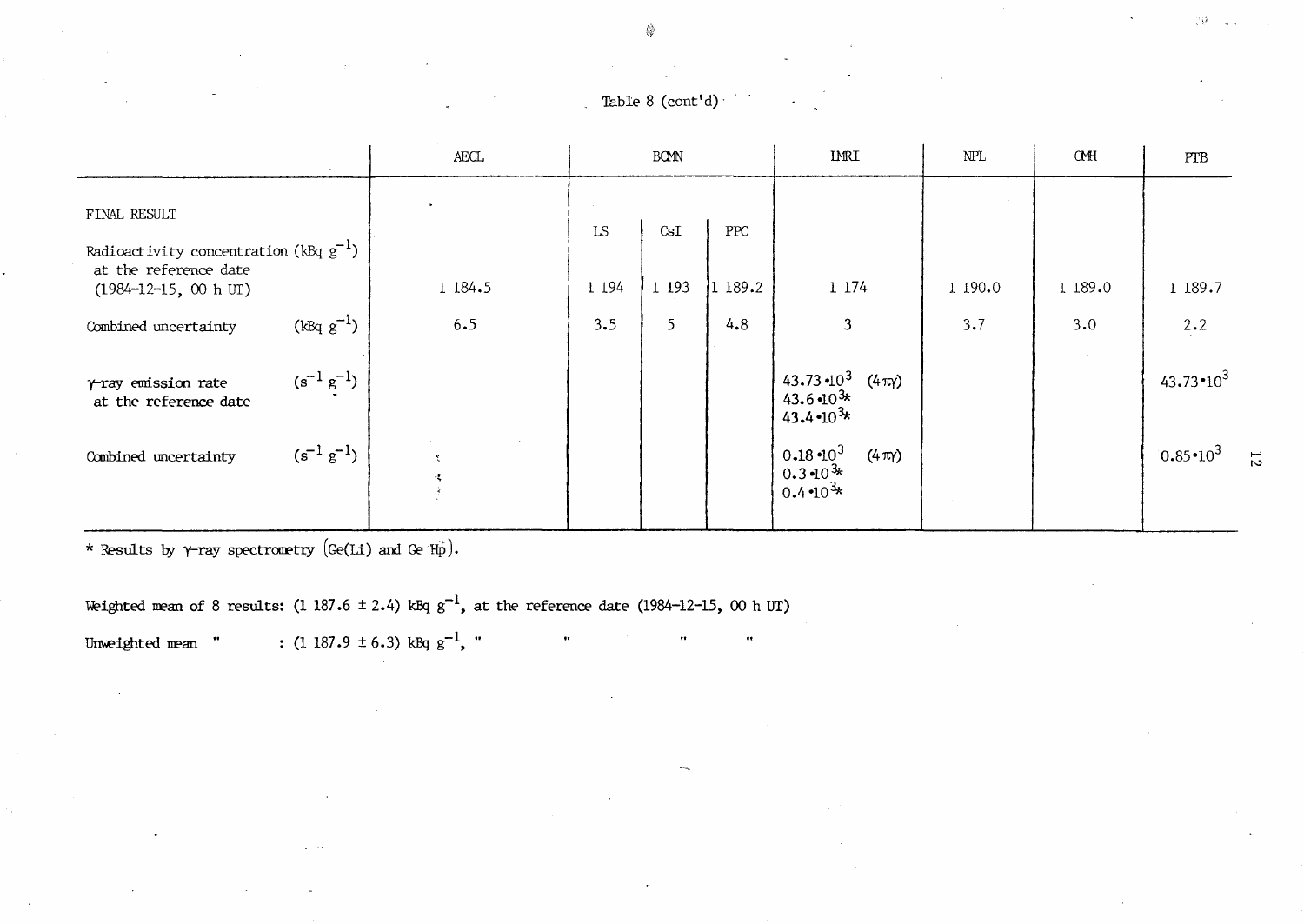



13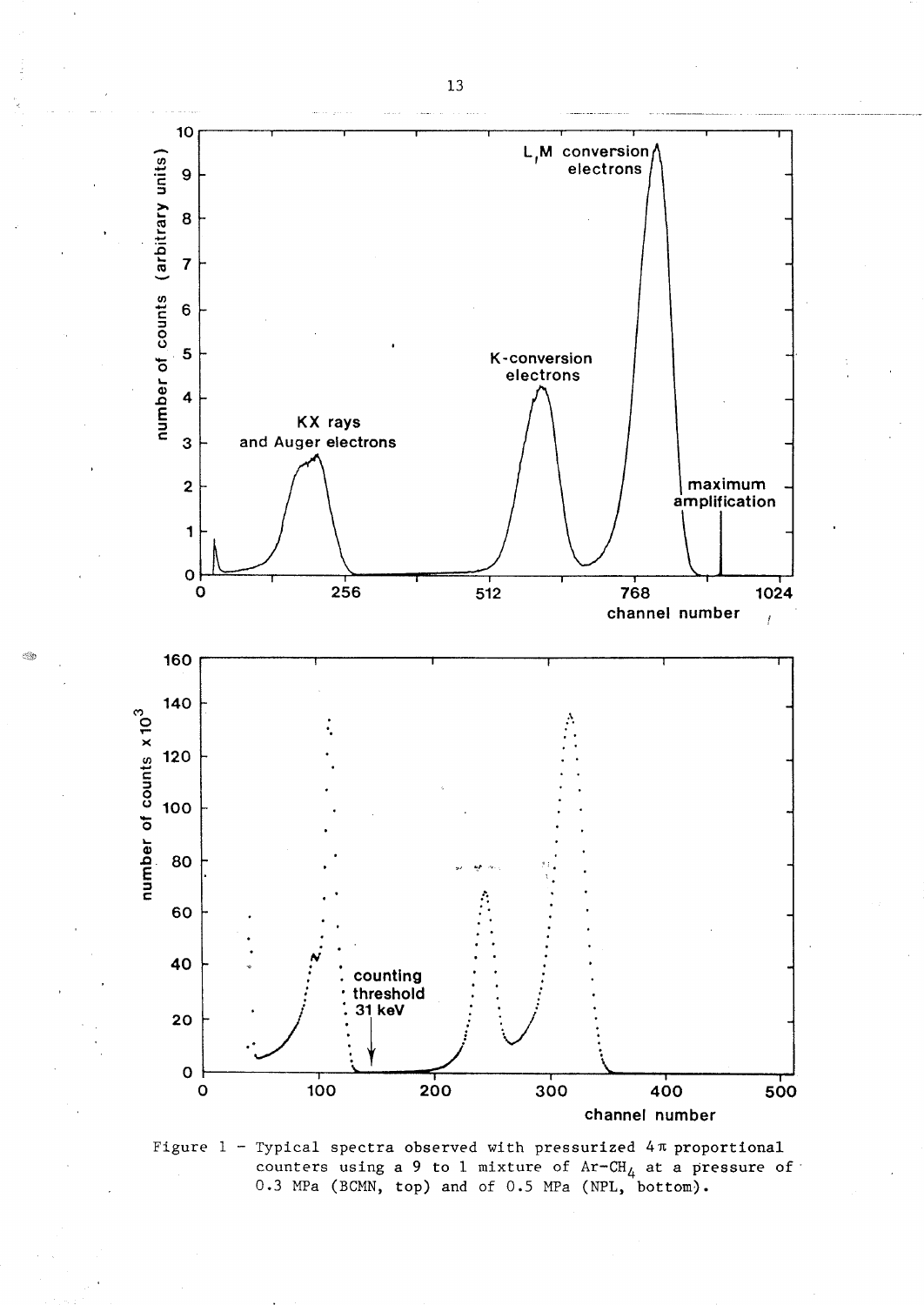



 $\overline{14}$